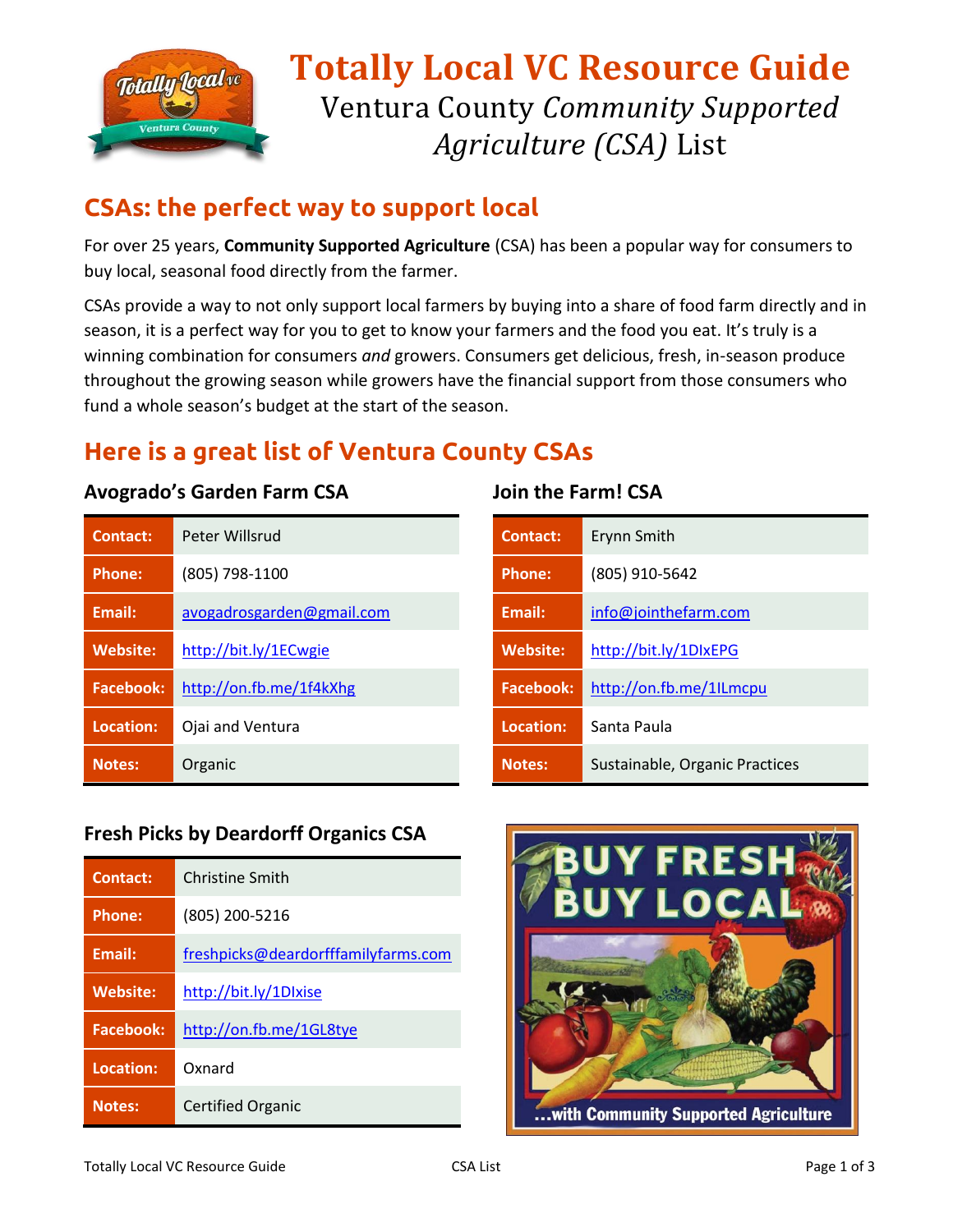#### **Mano Farm CSA**

| <b>Contact:</b>  | Shawn Fulbright and Quin Shakra |
|------------------|---------------------------------|
| <b>Phone:</b>    | (805) 705-9550                  |
| Email:           | manofarmers@gmail.com           |
| <b>Website:</b>  | http://bit.ly/1FT19jY           |
| <b>Facebook:</b> | http://on.fb.me/10Cf7YQ         |
| Location:        | Oxnard                          |
| <b>Notes:</b>    | <b>Certified Organic</b>        |

## **Rancho Del Pueblo Farm (Farmer and the Cook) CSA**

| Contact:         | <b>Steve Sprinkel</b>    |
|------------------|--------------------------|
| <b>Phone:</b>    | $(805) - 290 - 0988$     |
| <b>Email:</b>    | farmerandcook@gmail.com  |
| <b>Website:</b>  | http://bit.ly/1NKqrFg    |
| <b>Facebook:</b> | http://on.fb.me/1POlhqa  |
| Location:        | Ojai                     |
| <b>Notes:</b>    | <b>Certified Organic</b> |



### **McGrath Family Farms CSA**

| <b>Contact:</b>  | <b>Paul Thurston</b>              |
|------------------|-----------------------------------|
| <b>Phone:</b>    | (805) 485-4210                    |
| Email:           | mcgrathfamilyfarmcenter@gmail.com |
| <b>Website:</b>  | http://bit.ly/1EH74Hs             |
| <b>Facebook:</b> | http://on.fb.me/1awUuOp           |
| Location:        | Camarillo                         |
| <b>Notes:</b>    | <b>Certified Organic</b>          |

#### **Rio Gozo Farm CSA**

| Contact:        | John Fonteyn and Elizabeth Del Negro |
|-----------------|--------------------------------------|
| <b>Phone:</b>   | 805)-272-8170                        |
| <b>Email:</b>   | riogozofarm@gmail.com                |
| <b>Website:</b> | http://bit.ly/1awVmTe                |
| Facebook:       | http://on.fb.me/1ECtNEz              |
| Location:       | Ojai                                 |
| <b>Notes:</b>   | Organic (not certified)              |



Rio Gozo Farms planting